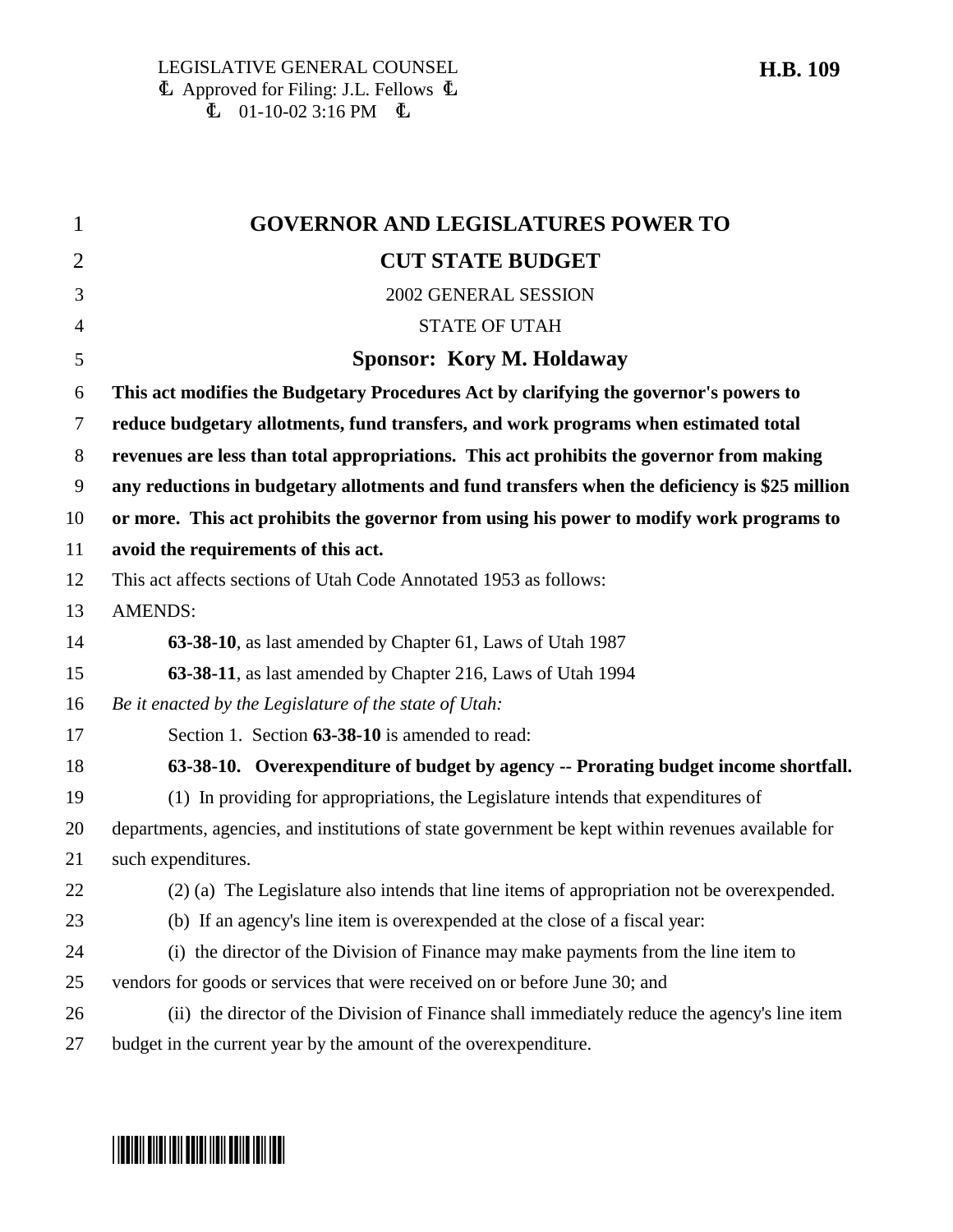| 28 | (c) Each agency with an overexpended line item shall produce a written report explaining                     |
|----|--------------------------------------------------------------------------------------------------------------|
| 29 | the reasons for the overexpenditure and shall present the report to the Board of Examiners as                |
| 30 | required by Section 63-6-10.                                                                                 |
| 31 | (3) [H] (a) As used in this Subsection $(3)$ :                                                               |
| 32 | "Estimated total revenues" means the estimated total of all revenues accruing in any<br>(i)                  |
| 33 | given fiscal year to the General Fund, or any other major fund type, collections, $[\sigma r]$ and dedicated |
| 34 | credits, from which appropriations are made [, are not sufficient to cover the appropriations made           |
| 35 | for that period, the governor shall reduce the budgetary allotments and transfer of funds by the             |
| 36 | amount of the deficiency] that are adopted by the Legislature's Executive Appropriations                     |
| 37 | Committee.                                                                                                   |
| 38 | "Total appropriations" means the total of all appropriations made for a particular fiscal<br>(ii)            |
| 39 | year.                                                                                                        |
| 40 | (b) If the total appropriations exceed the estimated total revenues by \$25 million or more,                 |
| 41 | the governor may not reduce budgetary allotments or transfers of funds, but shall allow the                  |
| 42 | Legislature to resolve the deficiency.                                                                       |
| 43 | (4) (a) No department may receive any advance allotment, or allotments in excess of                          |
| 44 | regular monthly allotments, that cannot be covered by anticipated revenue within the work                    |
| 45 | program of the fiscal year, unless the governor allocates moneys from his emergency                          |
| 46 | appropriations.                                                                                              |
| 47 | (b) All allocations made from the governor's emergency appropriations shall be reported                      |
| 48 | to the budget subcommittee of the Legislative Management Committee by notifying the Office of                |
| 49 | the Legislative Fiscal Analyst at least 15 days before the effective date of the allocation.                 |
| 50 | (c) Emergency appropriations shall be allocated only to support activities having existing                   |
| 51 | legislative approval and appropriation, and may not be allocated to any activity or function rejected        |
| 52 | directly or indirectly by the Legislature.                                                                   |
| 53 | Section 2. Section 63-38-11 is amended to read:                                                              |
| 54 | 63-38-11. Director of finance to exercise accounting control -- Work programs --                             |
| 55 | Allotments and expenditures.                                                                                 |
| 56 | (1) The director of finance shall exercise accounting control over all state departments,                    |
| 57 | institutions, and agencies other than the Legislature and legislative committees.                            |
| 58 | (2) (a) The director shall require the head of each department to submit, by May 15 of each                  |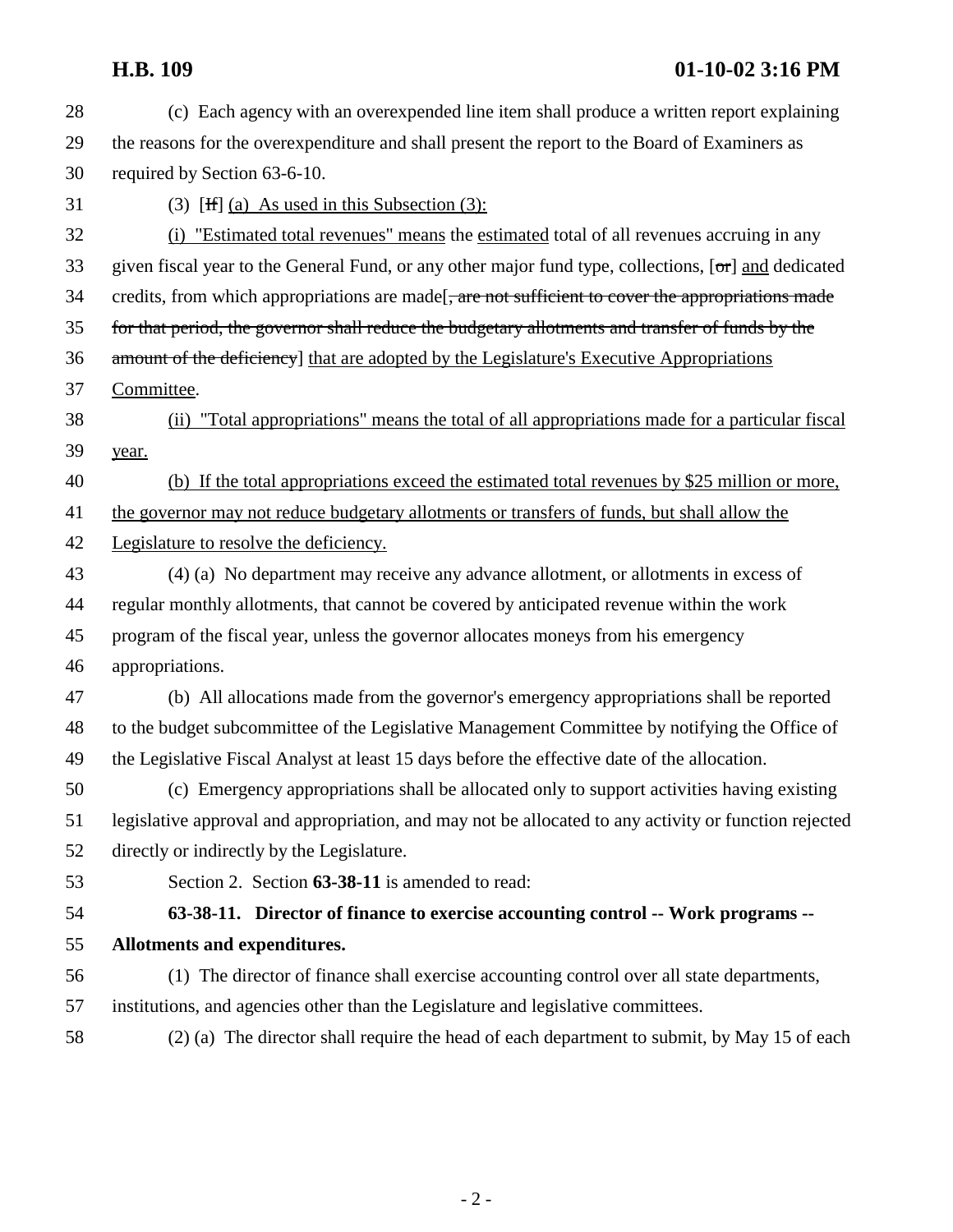## **01-10-02 3:16 PM H.B. 109**

59 year, a work program for the next fiscal year. 60 (b) The director may require any department to submit a work program for any other 61 period. 62 (3) The work program shall include appropriations and all other funds from any source 63 made available to the department for its operation and maintenance for the period and program 64 authorized by the appropriation act. 65  $(4)$   $(a)$  The director of finance shall, upon request from the governor, revise, alter, 66 decrease, or change work programs. 67 (b) The governor may not request revisions, alterations, decreases, or changes in work 68 programs to avoid the requirements of Subsection 63-38-10(3). 69 (5) Notwithstanding the requirements of Title 63, Chapter 38a, Revenue Procedures and 70 Control Act, the aggregate of the work program changes may not exceed the total appropriations 71 or other funds from any source that are available to the department line item for the fiscal year in 72 question. 73 (6) The director of finance shall transmit a copy of the changes when approved by the 74 governor to the head of the department concerned and also a copy to the legislative analyst. 75 (7) Upon request, review, and approval by the governor, the director of finance shall 76 permit all expenditures to be made from the appropriations or other funds from any source on the 77 basis of those work programs. 78 (8) (a) Except as provided by Subsection (8)(c), the director shall, through statistical 79 sampling methods or other means, examine and approve or disapprove all requisitions and requests 80 for proposed expenditures of the departments. 81 (b) No requisitions of any of the departments shall be allowed nor shall any obligation be 82 created without the approval and the certification of the director. 83 (c) Notwithstanding the requirements of Subsection (8)(a), the director need only certify 84 the availability of funds when the requisitions or proposed expenditures are for the judicial branch 85 or to pay the salaries or compensation of officers fixed by law.